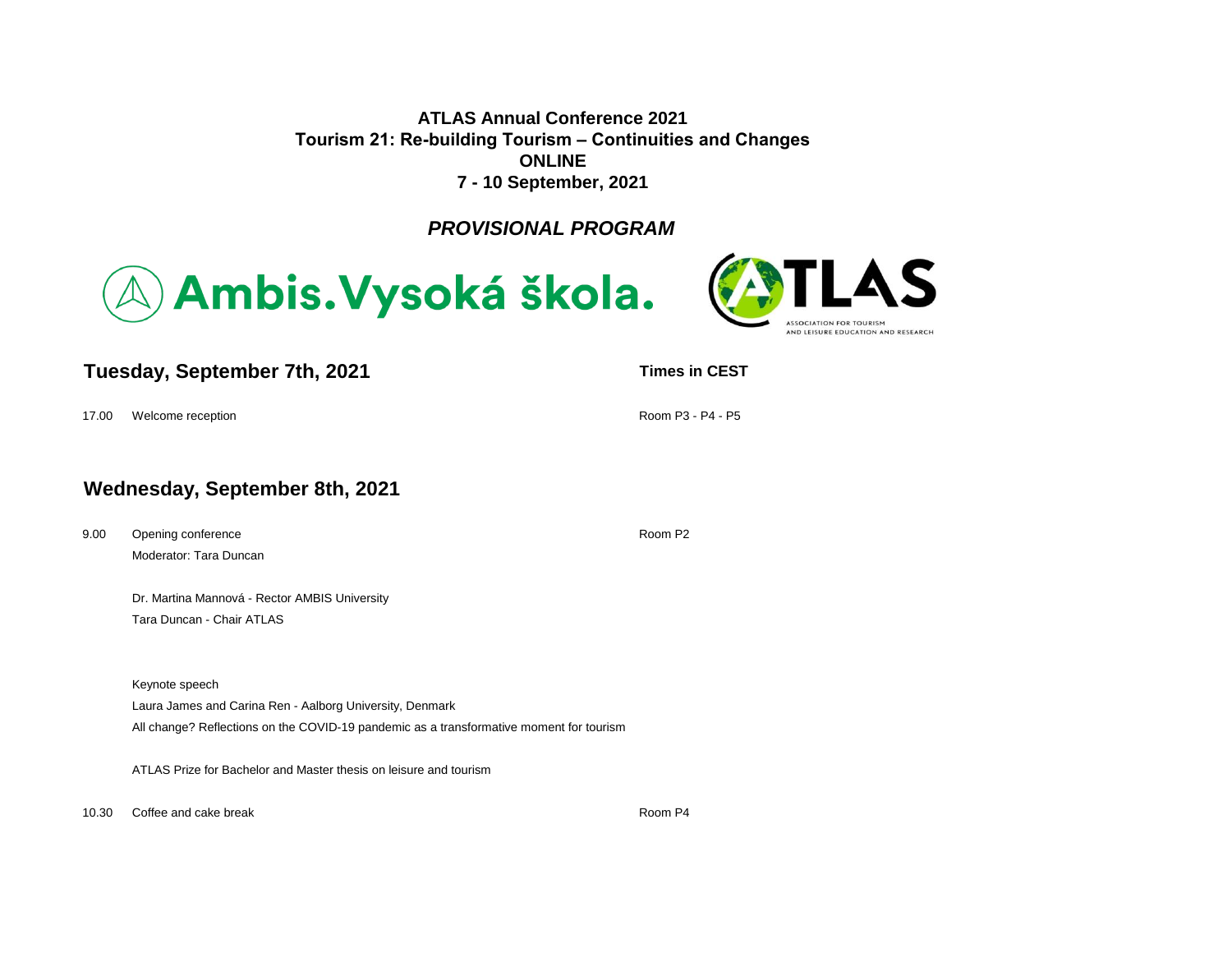| 11.00        | <b>Workshop Session 1</b>                                                                   |                                                                                                |                                                                                                                                                                           | <b>Times in CEST</b>                                                                                                           |                                                                                                         |                                                                                                                                   |
|--------------|---------------------------------------------------------------------------------------------|------------------------------------------------------------------------------------------------|---------------------------------------------------------------------------------------------------------------------------------------------------------------------------|--------------------------------------------------------------------------------------------------------------------------------|---------------------------------------------------------------------------------------------------------|-----------------------------------------------------------------------------------------------------------------------------------|
|              | <b>Session 1A</b>                                                                           | <b>Session 1B</b>                                                                              | <b>Session 1C</b>                                                                                                                                                         | <b>Session 1D</b>                                                                                                              | <b>Session 1E</b>                                                                                       | <b>Session 1F</b>                                                                                                                 |
|              | Workshop 1 - Governance,<br>policy and planning                                             | <b>Workshop 2 - Networks and</b><br>collaboration                                              | Special Track 4 - ATLAS SIG<br><b>Visual Tourism - Legitimising</b><br>visual research in tourism;<br>building a critical mass, ethical<br>framework and quality criteria | <b>Special Track 5 -ATLAS SIG</b><br><b>Urban Tourism - Re-marketing</b><br>or De-marketing in the Post-<br><b>COVID City?</b> | Special Track 8 - ATLAS SIG<br><b>Events - Event Communities:</b><br><b>Trends and Futures</b>          | <b>ATLAS Prize for Bachelor and</b><br><b>Master thesis on leisure and</b><br>tourism - PRESENTATIONS<br><b>WINNERS BACHELORS</b> |
| Room         | <b>W10</b>                                                                                  | W11                                                                                            | W <sub>4</sub>                                                                                                                                                            | W <sub>5</sub>                                                                                                                 | W8                                                                                                      | W <sub>19</sub>                                                                                                                   |
| <b>Chair</b> | <b>Harald Friedl</b>                                                                        | <b>Alzbeta Kiralova</b>                                                                        | Nika Balomenou, Brian Garrod                                                                                                                                              | Ko Koens, Melanie Smith                                                                                                        | <b>Greg Richards</b>                                                                                    | René van der Duim                                                                                                                 |
| 11.00        | Andrea Holešinská, Helena<br>Kubíčková                                                      | Jiří Vaníček, Liběna Jarolímková                                                               | Balvinder Kaur Kler, Paulin Poh<br>Lin Wong                                                                                                                               | Elka Dogramadjieva                                                                                                             | <b>Willem Coetzee</b>                                                                                   | <b>Eleonora Rossi</b>                                                                                                             |
|              | Pandemic COVID-19 as a barrier<br>for rural tourism development                             | Brand as an important part of<br>destination marketing                                         | Sense of Place: Visualising Host<br>Community Attachment to a<br><b>Marine National Park</b>                                                                              | Innovative City Tours of Sofia,<br><b>Bulgaria: Experience</b><br>Determinants and Covid-19<br><b>Induced Transformations</b>  | Re-thinking the skills set of event<br>management students                                              | Chained to Trafficking. A Study<br>on Sex Trafficking in Chain-<br>affiliated Hotels in Sweden                                    |
| 11.30        | <b>Harris</b>                                                                               | Christoffel Rudolph Botha, K.L. Siao Fui Wong, Balvinder Kaur<br>Kler                          | Anna Irimiás, Serena Volo                                                                                                                                                 | Kamila Bezova, Peter Wiltshier,<br>Iride Azara                                                                                 | Sofoklis Skoultsos, Nicholas<br>Karachalis                                                              | Sofia Rastelli                                                                                                                    |
|              | Bigger, better, bolder! Post<br>COVID-19 domestic tourism -<br>South Africa as a case study | How Bloggers Co-Create Tourist<br>Experiences during the<br>Pandemic                           | Instagram: Compositional<br>interpretation of live-streaming<br>food tourism videos                                                                                       | Vlogging as a tool for visitor<br>education and capacity<br>management                                                         | Festival tourism after covid-19:<br>Maintaining "Sense of<br>community" in Greek Community<br>Festivals | The Hero, the Adventurer and the<br>Advocate volunteers. A visual<br>analysis of volunteer tourists'<br>identities on Instagram   |
| 12.00        | Angela Wright, Conor Murray                                                                 | Beatrice Waleghwa, Tobias<br>Heldt                                                             | <b>Lina Tegtmeyer</b>                                                                                                                                                     | Alexandra Matos Pereira.<br>Thanyatip Sataphan                                                                                 | Sandra Vasconcelos. Carla<br>Melo, António Melo, Miguel Silva                                           |                                                                                                                                   |
|              | <b>Wicked Problems: A Situation</b><br>Analysis - Rebuilding Irish<br>Tourism               | Deepening the understanding of<br>Public Participation GIS (PPGIS)<br>use in a tourism context | How to Use Imagery As<br>Methodology In Tourism<br>Research- A Proposition                                                                                                | Tourism destination appraisal<br>during Covid-19 pandemic: An<br>Importance-Performance<br>analysis to Porto, Portugal         | Is there life beyond COVID? The<br>perception of event managers                                         |                                                                                                                                   |

12.30 Lunch Room P5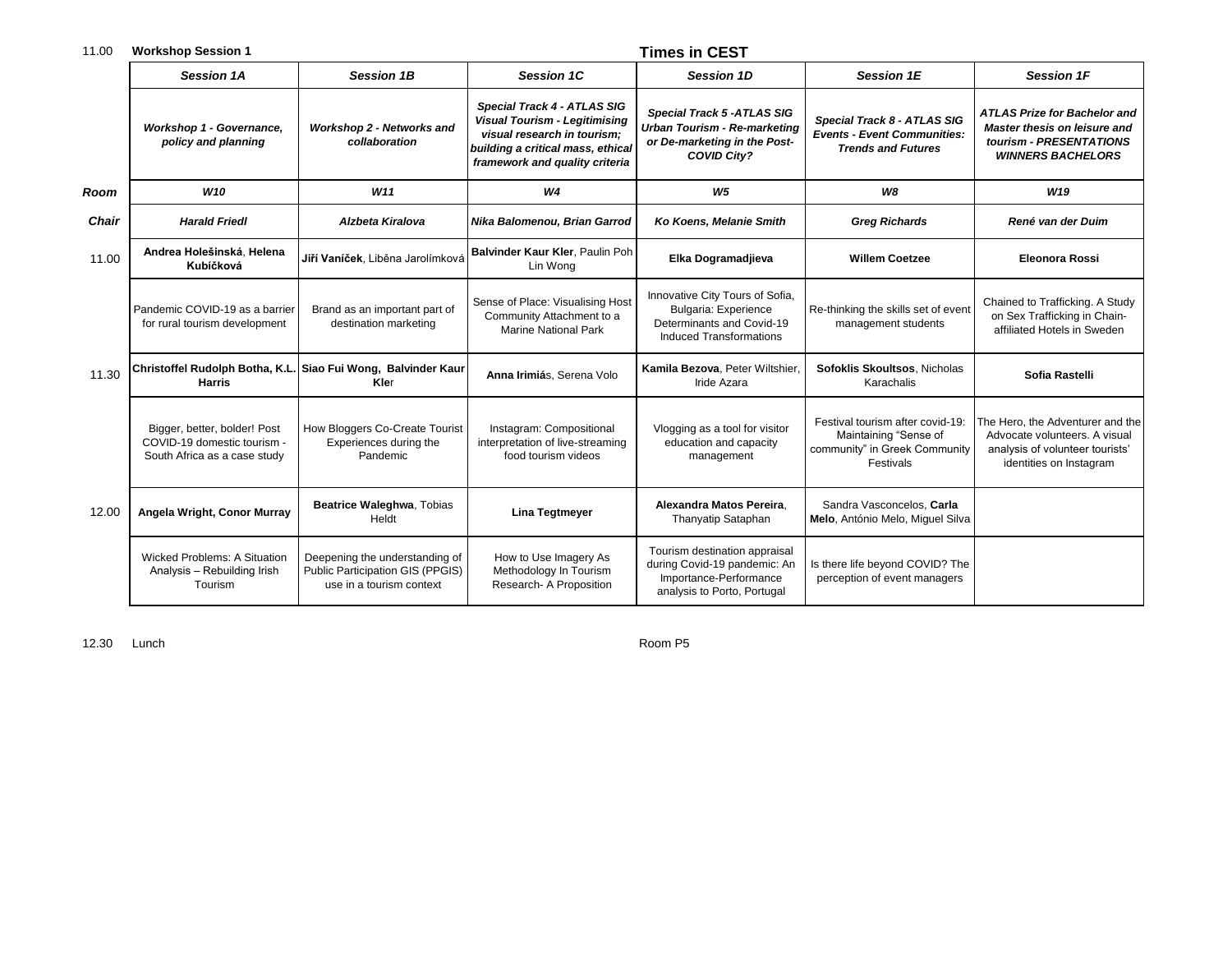| 13.00        | <b>Workshop Session 2</b> |                                                                                                                             |                                                                                                                                                                                                                                                                                                    | <b>Times in CEST</b>                                                                                                           |                                                                                                                           |                                                                                                                                      |  |
|--------------|---------------------------|-----------------------------------------------------------------------------------------------------------------------------|----------------------------------------------------------------------------------------------------------------------------------------------------------------------------------------------------------------------------------------------------------------------------------------------------|--------------------------------------------------------------------------------------------------------------------------------|---------------------------------------------------------------------------------------------------------------------------|--------------------------------------------------------------------------------------------------------------------------------------|--|
|              | <b>Session 2A</b>         | <b>Session 2B</b>                                                                                                           | <b>Session 2C</b>                                                                                                                                                                                                                                                                                  | <b>Session 2D</b>                                                                                                              | <b>Session 2E</b>                                                                                                         | <b>Session 2F</b>                                                                                                                    |  |
|              |                           | Special Track 7 - ATLAS SIG<br><b>Gastronomy and Tourism -</b><br>Gastronomy tourism as tool<br>for sustainable development | Special Track 1 - Scenario<br>planning workshop on<br>"Tourism as a driver of<br>regional development and<br>collaboration"                                                                                                                                                                        | <b>Special Track 5 -ATLAS SIG</b><br><b>Urban Tourism - Re-marketing</b><br>or De-marketing in the Post-<br><b>COVID City?</b> | Special Track 8 - ATLAS SIG<br><b>Events - Event Communities:</b><br><b>Trends and Futures</b>                            | <b>ATLAS Prize for Bachelor and</b><br>Master thesis on leisure and<br>tourism - PRESENTATIONS<br><b>WINNERS MASTERS</b>             |  |
| Room         |                           | <b>W7</b>                                                                                                                   | W1                                                                                                                                                                                                                                                                                                 | W <sub>5</sub>                                                                                                                 | W8                                                                                                                        | W <sub>19</sub>                                                                                                                      |  |
| <b>Chair</b> |                           | Carlos Fernandes, Silvia Aulet                                                                                              | <b>Albert Postma, Martin Groters</b>                                                                                                                                                                                                                                                               | Ko Koens, Melanie Smith                                                                                                        | <b>Greg Richards</b>                                                                                                      | <b>Tara Duncan</b>                                                                                                                   |  |
| 13.00        |                           | Carlos Fernandes, Susana<br>Rachão                                                                                          |                                                                                                                                                                                                                                                                                                    | Antonio Russo, Riccardo<br>Valente                                                                                             | Ilja Simons                                                                                                               | Jana-Samira Werl                                                                                                                     |  |
|              |                           | What discourages the potential<br>tourist? Food-and-wine tourism<br>constraining factors                                    | Special Track 1 will take place on                                                                                                                                                                                                                                                                 | Tourism Pressure and Housing<br>Stability in European cities: A<br><b>BSEM Estimation</b>                                      | What is a contemporary<br>community event? Towards a<br>typology of offline, online and<br>hybrid events and communities. | Exploring the Paradoxes of<br>Privacy and Big Data Analysis in<br><b>Tourism Destination</b><br>Management. A case study:<br>Austria |  |
| 13.30        |                           | André Ribeiro, Eduardo Brito-<br><b>Henriques</b>                                                                           | Wednesday at 13.00. The<br>workshop will take about three<br>hours. The number of<br>participants is limited to 16. This<br>track is different than the other<br>tracks. We do not expect you to<br>present your research. The<br>purpose is to work together and<br>develop a scenario framework. | Karolina Kacprzak                                                                                                              | <b>Tim Brown</b>                                                                                                          | <b>Kristina Hansen</b>                                                                                                               |  |
|              |                           | The Serra da Estrela's cheese: a<br>growing tourism asset?                                                                  |                                                                                                                                                                                                                                                                                                    | Airbnb, city and COVID-19<br>pandemic: main issues in<br>literature                                                            | The future of events will be<br>Hybrid                                                                                    | Quietscapes: Towards a sonic<br>sensibility of place                                                                                 |  |
| 14.00        |                           | Roberta Garibaldi                                                                                                           |                                                                                                                                                                                                                                                                                                    | Joanna Kowalczyk-Anioł, Marek<br>Grochowicz, Robert Pawlusiński                                                                | Valentina Gorchakova, Vladimir<br>Antchak, Giulia Rossetti, Matt<br>Lamb                                                  |                                                                                                                                      |  |
|              |                           | Creating gastronomic sustainable<br>experiences: the demand-side<br>perspective                                             |                                                                                                                                                                                                                                                                                                    | How tourist- historic city<br>responds to COVID-19: Kraków<br>case study                                                       | Balconies as event spaces<br>during the COVID-19 lockdown in<br>Italy                                                     |                                                                                                                                      |  |

14.30 Coffee and cake break Room P4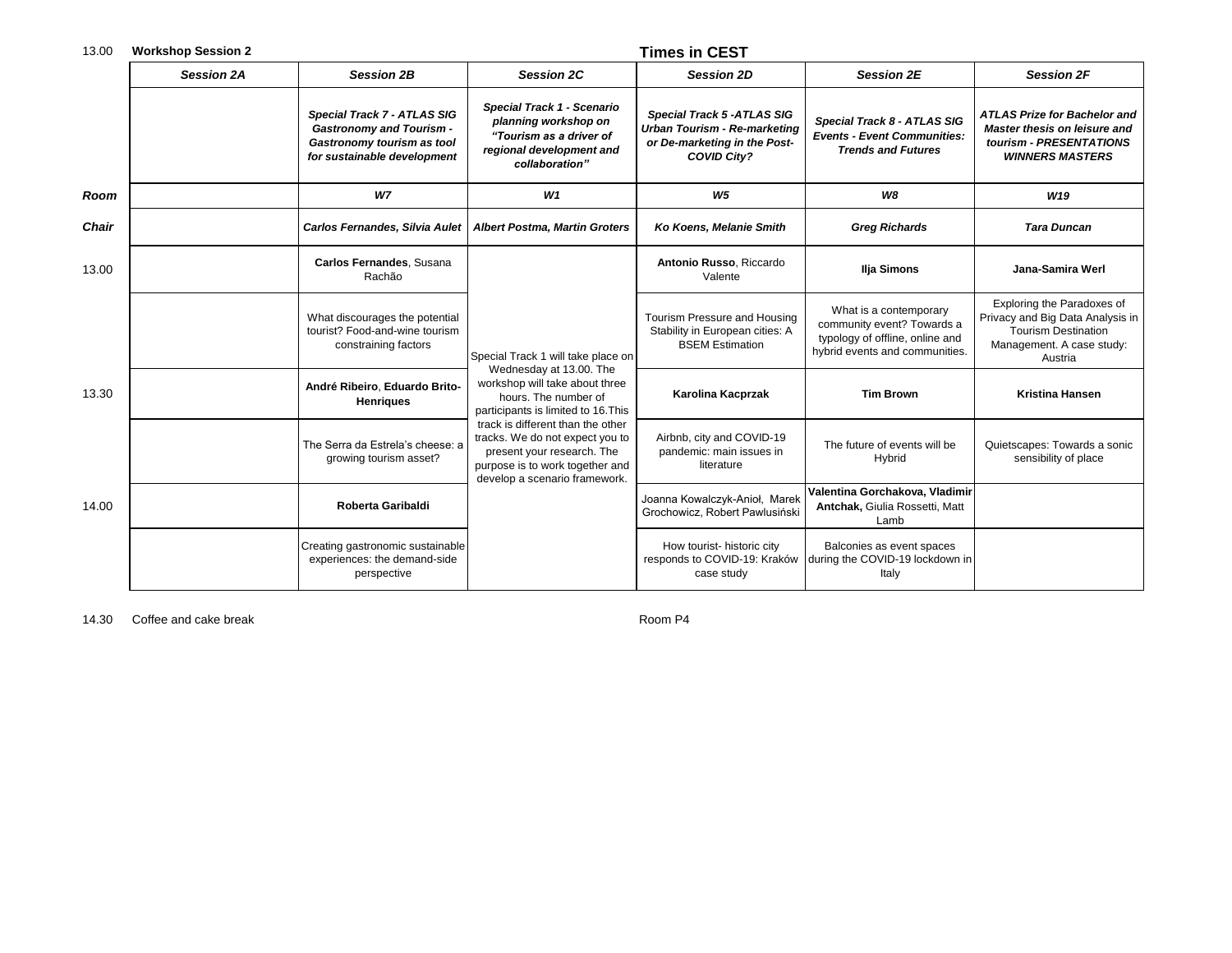## 15.00 **Workshop Session 3 Times in CEST**

|              | <b>Session 3A</b>                                                                    | <b>Session 3B</b>                                                                         | <b>Session 3C</b>                                                                                                                                                                                                                                                                                                                        | <b>Session 3D</b>                                                                                                            | <b>Session 3E</b>                                                                              |  |
|--------------|--------------------------------------------------------------------------------------|-------------------------------------------------------------------------------------------|------------------------------------------------------------------------------------------------------------------------------------------------------------------------------------------------------------------------------------------------------------------------------------------------------------------------------------------|------------------------------------------------------------------------------------------------------------------------------|------------------------------------------------------------------------------------------------|--|
|              | Workshop 1 - Governance,<br>policy and planning                                      | Workshop 2 - Networks and<br>collaboration                                                | Special Track 1 - Scenario<br>planning workshop on<br>"Tourism as a driver of<br>regional development and<br>collaboration"                                                                                                                                                                                                              | Special Track 7 - ATLAS SIG<br><b>Gastronomy and Tourism -</b><br>Gastronomy tourism as tool<br>for sustainable development  | Special Track 8 - ATLAS SIG<br><b>Events - Event Communities:</b><br><b>Trends and Futures</b> |  |
| Room         | W <sub>10</sub>                                                                      | W11                                                                                       | W1                                                                                                                                                                                                                                                                                                                                       | W7                                                                                                                           | <b>W8</b>                                                                                      |  |
| <b>Chair</b> | <b>Roos Gerritsma</b>                                                                | Ana Goytia Prat                                                                           | <b>Albert Postma, Martin Groters</b>                                                                                                                                                                                                                                                                                                     | Carlos Fernandes, Silvia Aulet                                                                                               | <b>Greg Richards</b>                                                                           |  |
| 15.00        | Łukasz Quirini-Popławski                                                             | Ana Gonçalves                                                                             |                                                                                                                                                                                                                                                                                                                                          | <b>Elizabeth Halpenny</b>                                                                                                    | <b>Chantal Laws</b>                                                                            |  |
|              | A chaos theory and tourism still<br>does matter: an econometric<br>approach          | Every Cloud has a Silver Lining:<br>Resetting tourism practices<br>through commoning      | Special Track 1 will take place on<br>Wednesday at 13.00. The<br>workshop will take about three<br>hours. The number of<br>participants is limited to 16. This<br>track is different than the other<br>tracks. We do not expect you to<br>present your research. The<br>purpose is to work together and<br>develop a scenario framework. | Agritourism special events<br>impact: Sustainability, local food<br>patronage, and tourism in<br>western Canada              | Leisure communities and digital<br>participation in mass online CAL<br>(crochet along) events  |  |
| 15.30        | Tomáš Krajňák                                                                        | Olga Høegh-Guldberg, Anne<br>Wally Falch Ryan                                             |                                                                                                                                                                                                                                                                                                                                          | <b>Mariana Monserrat Sosa</b><br><b>Tinoco</b>                                                                               | Mireia Iglesias, Marisa P. de<br>Brito, María Jesús Monteagudo<br>Sánchez                      |  |
|              | Factors affecting on-site tourists'<br>psychological responses to urban<br>terrorism | The role of technology in<br>experience-based tourism<br>before, during and after Covid19 |                                                                                                                                                                                                                                                                                                                                          | Community-based tourism<br>through food? A proposal of<br>sustainable tourism indicators for<br>rural destinations in Mexico | A roadmap on how to plan hybrid<br>events and safequard<br>participant's experience            |  |
| 16.00        | Rosa Codina                                                                          | Olga Høegh-Guldberg, Dorthe<br>Eide                                                       |                                                                                                                                                                                                                                                                                                                                          | Alžbeta Kiráľová, Lukáš Malec                                                                                                | <b>David Jarman</b>                                                                            |  |
|              | The impacts of COVID-19 on<br>women working in informal<br>tourism in Peru           | Cross-sector innovation as a<br>driver of regional development                            |                                                                                                                                                                                                                                                                                                                                          | Is local food offer important for<br>tourists?                                                                               | Events that confound, in a time<br>without events                                              |  |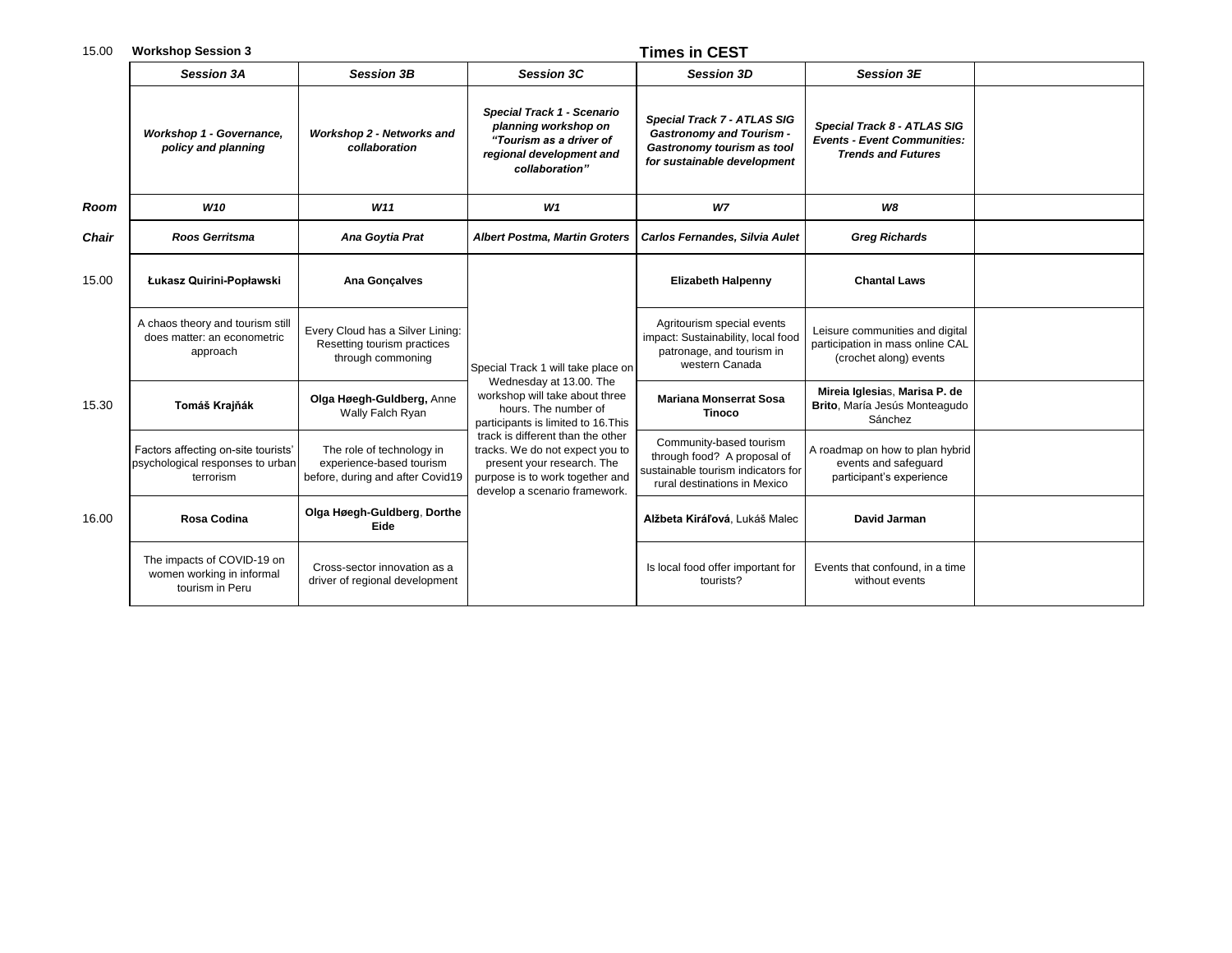# **Thursday, September 9th, 2021 Thursday, September 9th, 2021**

| 9.00  | Opening second day of the conference<br>Room P <sub>2</sub>                |         |  |  |  |  |
|-------|----------------------------------------------------------------------------|---------|--|--|--|--|
|       | Moderator: Alzbeta Kiralova                                                |         |  |  |  |  |
|       | Keynote speech                                                             |         |  |  |  |  |
|       | Mike Robinson - University of Birmingham, United Kingdom                   |         |  |  |  |  |
|       | Fragile Promises: Re-working Post-covid Tourism and Heritage Relationships |         |  |  |  |  |
|       | Presentation ATLAS annual conference 2022 in Ireland                       |         |  |  |  |  |
|       | Angela Wright - Munster Technological University, Ireland                  |         |  |  |  |  |
| 10.30 | Coffee and cake break                                                      | Room P4 |  |  |  |  |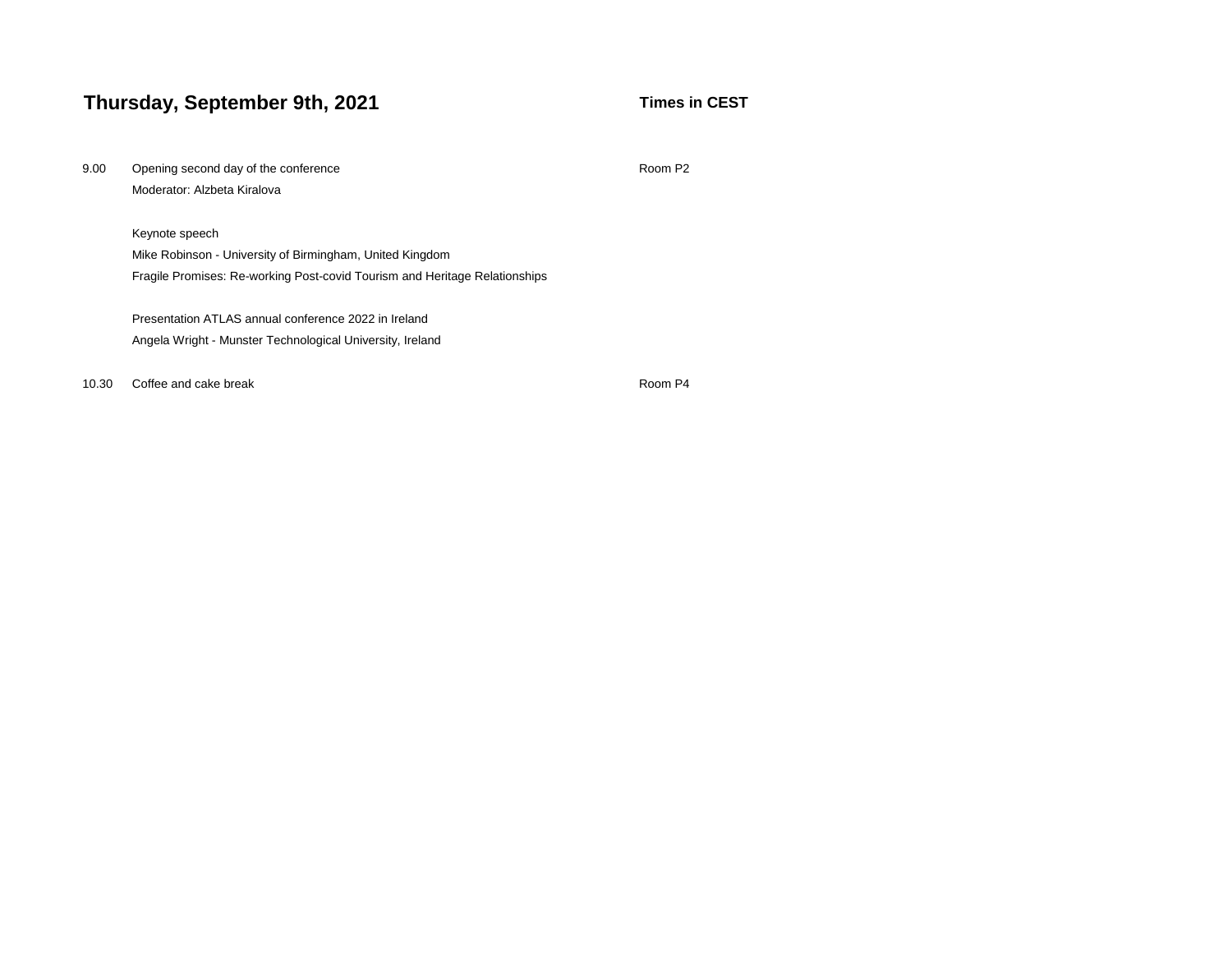## 11.00 **Workshop Session 4 Times in CEST**

|              | <b>Session 4A</b>                                                                                           | <b>Session 4B</b>                                                                                     | <b>Session 4C</b>                                                                                           | <b>Session 4D</b>                                                                                                                       | <b>Session 4E</b>                                                                                |  |
|--------------|-------------------------------------------------------------------------------------------------------------|-------------------------------------------------------------------------------------------------------|-------------------------------------------------------------------------------------------------------------|-----------------------------------------------------------------------------------------------------------------------------------------|--------------------------------------------------------------------------------------------------|--|
|              | <b>Workshop 3 - Sustainable</b><br>tourism futures                                                          | Workshop 4 - Tourism and<br>cultural change                                                           | Special Track 3 - ATLAS SIG<br><b>Volunteer Tourism - New</b><br>frontiers in volunteer tourism<br>research | Special Track 6 - ATLAS SIG<br><b>Tourism Education -</b><br><b>Challenges and new solutions</b><br>in tourism and leisure<br>education | Special Track 9 - ATLAS SIG<br><b>Cultural Tourism - Cultural</b><br>tourism re-visited          |  |
| Room         | W <sub>12</sub>                                                                                             | W <sub>13</sub>                                                                                       | W3                                                                                                          | W6                                                                                                                                      | W9                                                                                               |  |
| <b>Chair</b> | <b>Karen Harris</b>                                                                                         | <b>Ilja Simons</b>                                                                                    | Elisa Burrai, Davide Sterchele                                                                              | Monica Birkle, Sheena Carlisle,<br>Goretti Silva                                                                                        | <b>Greg Richards</b>                                                                             |  |
| 11.00        | Valerie Elss, Silke Pfeiffer, Emy<br>Kurz                                                                   | Sevim Sezi Karayazi, Gamze<br>Dane. Bauke de Vries                                                    | Elena Jelaca, Eleni<br>Michopoulou, Iride Azara                                                             | Davorka Mikulic, Daniela Grabin<br>Pranicevic, Smiljana Pivcevic,<br>Ljudevit Pranic                                                    | <b>Guilherme Ferreira Rodrigues.</b><br>Maria Dolors Vidal Casellas,<br>Silvia Aulet Serrallonga |  |
|              | Interpretation of Natural Heritage<br>in Tourism - New changes for<br>sustainable tourism<br>development?   | The conceptualization of people's<br>motivation and heritage attributes<br>in the overtourism context | Generation Y backpackers'<br>attitudes and behaviour towards<br>volunteering whilst backpacking             | Soft Skills as a main pillar of<br>tourism graduate employability                                                                       | From the top of the bell towers.<br>An approach between tourism<br>and soundscape                |  |
| 11.30        | Dorthe Eide, Olga Høegh-<br>Guldberg, Anne W. Ryan,<br><b>Evelina Fetingyte</b>                             | <b>Stephanie Garrison</b>                                                                             | <b>Tuan Tran</b>                                                                                            | Johan Edelheim                                                                                                                          | Silvia Aulet, Lenia Marques                                                                      |  |
|              | Approaches to innovation for<br>sustainability: Experience-based<br>transformations of rural<br>communities | Creativity and Creative<br>Industries: A Case Study on<br>Media Tourism in Scotland                   | Exploring Host Perceptions of<br>Socio-Cultural Impacts of<br>Volunteer Tourism on Farm<br>Communities      | What can virtual holistic<br>education offer tourism learning<br>in a pandemic world?                                                   | Sensitizing for local cultures<br>through tourism                                                |  |
| 12.00        |                                                                                                             | <b>Siri Driessen</b>                                                                                  | Claudia Dolezal, Cristina<br><b>Alexandra Trifan</b>                                                        | Claudia Bauer-Krösbacher.<br>Martin K.J Waiguny, Rainer<br>Zehetner, Iris Enz                                                           | <b>Greg Richards, Carlos</b><br><b>Fernandes</b>                                                 |  |
|              |                                                                                                             | Sensitive encounters in war<br>tourism                                                                | Virtual volunteers' contribution to<br>sustainable development in Fiji in<br>times of COVID-19              | IMC Rise®: A Case Study on<br>Mindfulness Training in a Virtual<br>Context                                                              | Who is the contemporary cultural<br>tourist in Portugal?                                         |  |

12.30 Lunch Room P5

13.00 Virtual City Tour - Prague Room P2 Moderator: Azbeta Kiralova

14.30 Coffee and cake break Room P4 and Coffee and cake break Room P4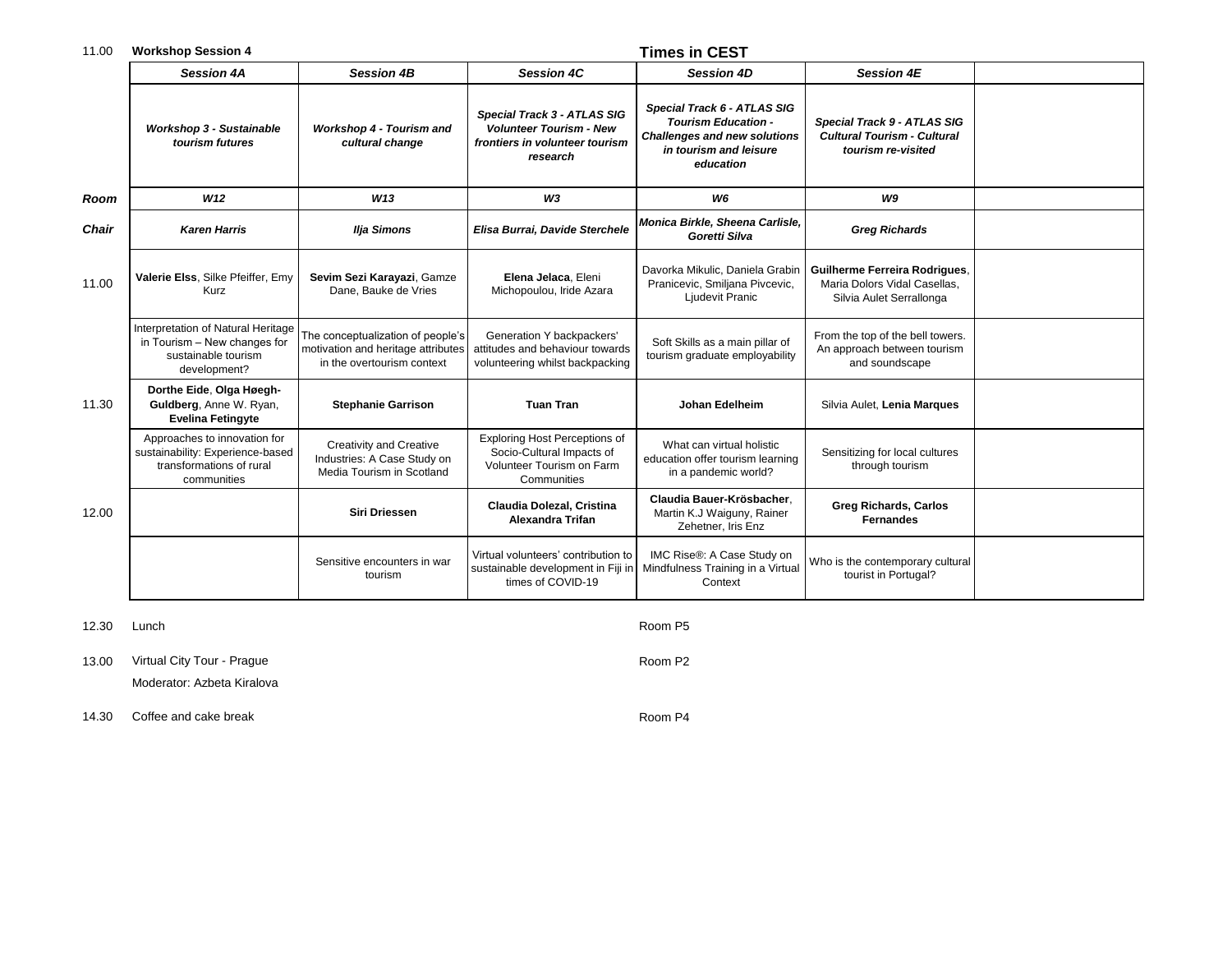### 15.00 **Workshop Session 5 Times in CEST**

|       | <b>Session 5A</b>                                                                                                   | <b>Session 5B</b>                                                                                    | <b>Session 5C</b>                                                                                           | <b>Session 5D</b>                                                                                                                                                                                                                 | <b>Session 5E</b>                                                                                                   |  |
|-------|---------------------------------------------------------------------------------------------------------------------|------------------------------------------------------------------------------------------------------|-------------------------------------------------------------------------------------------------------------|-----------------------------------------------------------------------------------------------------------------------------------------------------------------------------------------------------------------------------------|---------------------------------------------------------------------------------------------------------------------|--|
|       | Workshop 3 - Sustainable<br>tourism futures                                                                         | Workshop 4 - Tourism and<br>cultural change                                                          | Special Track 3 - ATLAS SIG<br><b>Volunteer Tourism - New</b><br>frontiers in volunteer tourism<br>research | Special Track 6 - ATLAS SIG<br><b>Tourism Education -</b><br><b>Challenges and new solutions</b><br>in tourism and leisure<br>education                                                                                           | Special Track 9 - ATLAS SIG<br><b>Cultural Tourism - Cultural</b><br>tourism re-visited                             |  |
| Room  | W12                                                                                                                 | W13                                                                                                  | W3                                                                                                          | W6                                                                                                                                                                                                                                | W9                                                                                                                  |  |
| Chair | <b>Francis McGettigan</b>                                                                                           | Angela Wright                                                                                        | Elisa Burrai, Davide Sterchele                                                                              | Monica Birkle, Sheena Carlisle,<br>Goretti Silva                                                                                                                                                                                  | <b>Greg Richards</b>                                                                                                |  |
| 15.00 | Noelle O'Connor, Denise Ryan,<br>Orla Fox-Colleran                                                                  | Jozef Lopuch                                                                                         | Jorge Abrantes, Kali Fauaze                                                                                 | Diana James                                                                                                                                                                                                                       | Sofia Almeida, Carmen Pardo,<br>Ana Ladeiras and Ana Cláudia<br>Campos                                              |  |
|       | Environmental pillar of<br>sustainable tourism and Irish<br>green hotels                                            | Dark tourism and media:<br>changing perception of place by<br>watching movie                         | Work Exchange in Lisbon<br>(Portugal): a new form of tourism                                                | Age Accessibility skills for<br>tourism graduates                                                                                                                                                                                 | Building the distinctive<br>destination: how cross-border<br>collaboration creates new<br>opportunities for tourism |  |
| 15.30 | Martin Falk, Eva Hagsten                                                                                            | <b>Adenike Adebayo</b>                                                                               | Marta Salvador Almela, Jordi<br>Arcos-Pumarola                                                              | <b>Stanislav Ivanov</b>                                                                                                                                                                                                           | Serena Lonardi                                                                                                      |  |
|       | Threats to Cultural World<br>Heritage Sites from visitors and<br>environmental factors: A<br>management perspective | Tourism policy and planning in<br>the Nigerian tourism sector:<br>Importance Performance<br>Analysis | Gift-exchange theory and its<br>applicability on volunteer tourism                                          | Robotics skills development for<br>tourism graduates                                                                                                                                                                              | From destination attractiveness<br>to language preservation: The<br>Cimbrian community of Luserna<br>(Italy)        |  |
| 16.00 |                                                                                                                     |                                                                                                      | <b>Claudia Eckardt</b>                                                                                      | Project CulTsense: Sensitizing<br>Young Travellers for Local<br>Cultures                                                                                                                                                          | Deepak Chhabra, Carly<br>Dewland                                                                                    |  |
|       |                                                                                                                     |                                                                                                      | How can volunteer tourism make<br>a difference?                                                             | 16.00 - Round Table Discussion<br>with all Special Track 6<br>presenters: Implementing<br>innovation and new teaching<br>content on tourism and hospitality<br>degree programmes                                                  | Heritage Tourism as Remedy for<br>Fostering Heritage Justice and<br><b>Community Wellbeing</b>                      |  |
|       |                                                                                                                     |                                                                                                      | Meron Doctori, Noga Collins-<br>Kreiner, Kliot Nurit                                                        | 16.30 - Tourism Education<br>Special Interest Group (SIG):<br>Introduction and objectives                                                                                                                                         |                                                                                                                     |  |
|       |                                                                                                                     |                                                                                                      | Altruistic Volunteer Tourism in<br>Israel - The Motives for<br>Volunteering and the Tourist's<br>Experience | 16.45 - How to get involved with<br>the European Commission<br>Erasmus + funded Next Tourism<br>Generation Alliance (NTGA) and<br><b>Innovative Cooperation Business</b><br>- HEI Learning Model for<br>Tourism (INCOME) projects |                                                                                                                     |  |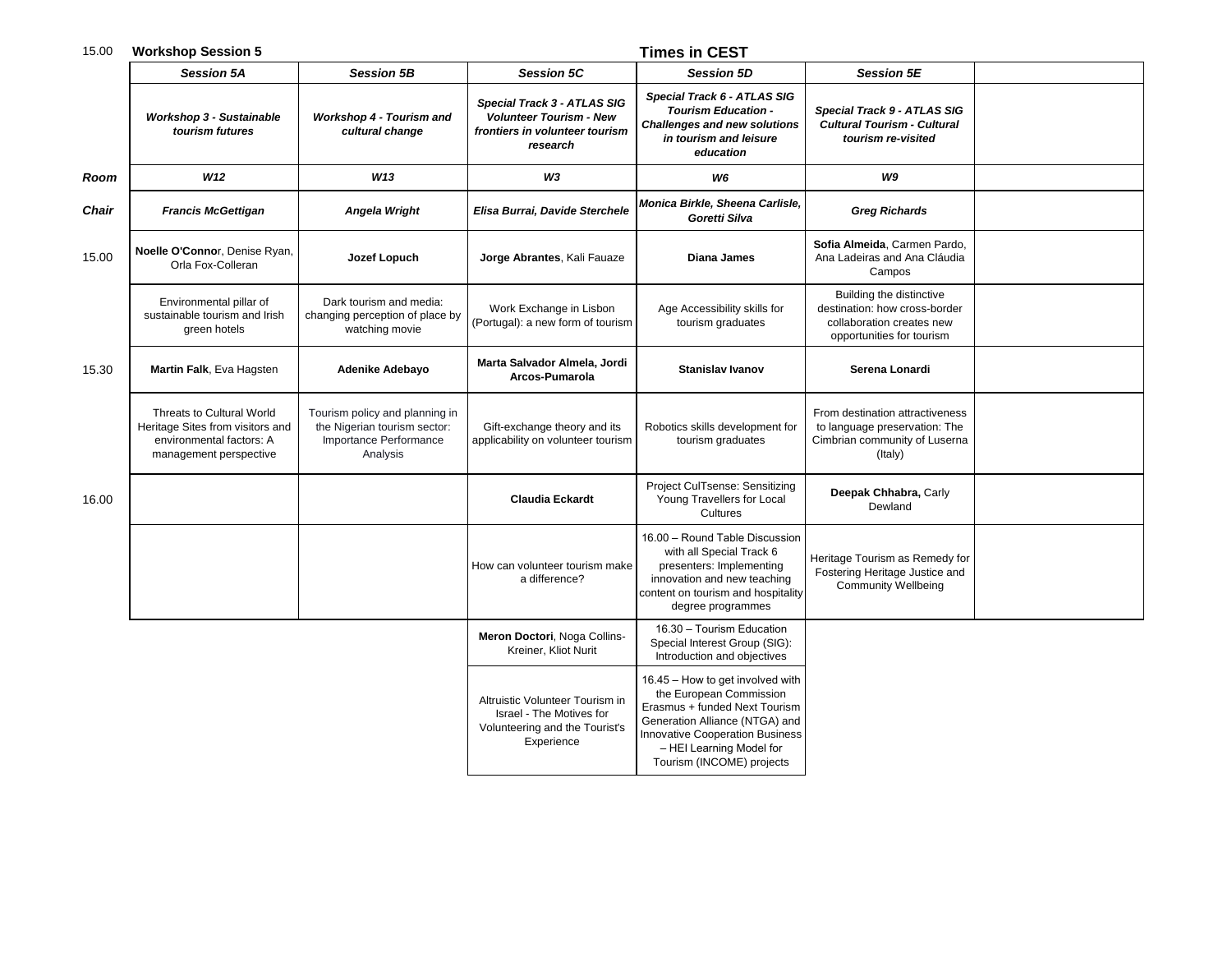# **Friday, September 10th, 2021 Times in CEST**

| 9.00  | Opening third day of the conference<br>Room P <sub>2</sub>    |         |  |  |  |  |  |
|-------|---------------------------------------------------------------|---------|--|--|--|--|--|
|       | Moderator: René van der Duim and Alžbeta Kiráľová             |         |  |  |  |  |  |
|       |                                                               |         |  |  |  |  |  |
|       | Round table                                                   |         |  |  |  |  |  |
|       | COVID-19 and reflections on the summer of 2021 from the field |         |  |  |  |  |  |
|       | Anya Niewierra - Visit South Limburg, Netherlands             |         |  |  |  |  |  |
|       | Elizabeth Keegan - Lloret de Mar Tourist Board, Spain         |         |  |  |  |  |  |
|       | Malcolm Bell - Visit Cornwall, United Kingdom                 |         |  |  |  |  |  |
|       | Dirk Schmücker                                                |         |  |  |  |  |  |
|       |                                                               |         |  |  |  |  |  |
|       | Presentation ATLAS annual conference 2023 in Austria          |         |  |  |  |  |  |
|       | Daniel Binder - FH Joanneum, Austria                          |         |  |  |  |  |  |
|       |                                                               |         |  |  |  |  |  |
| 10.30 | Coffee and cake break                                         | Room P4 |  |  |  |  |  |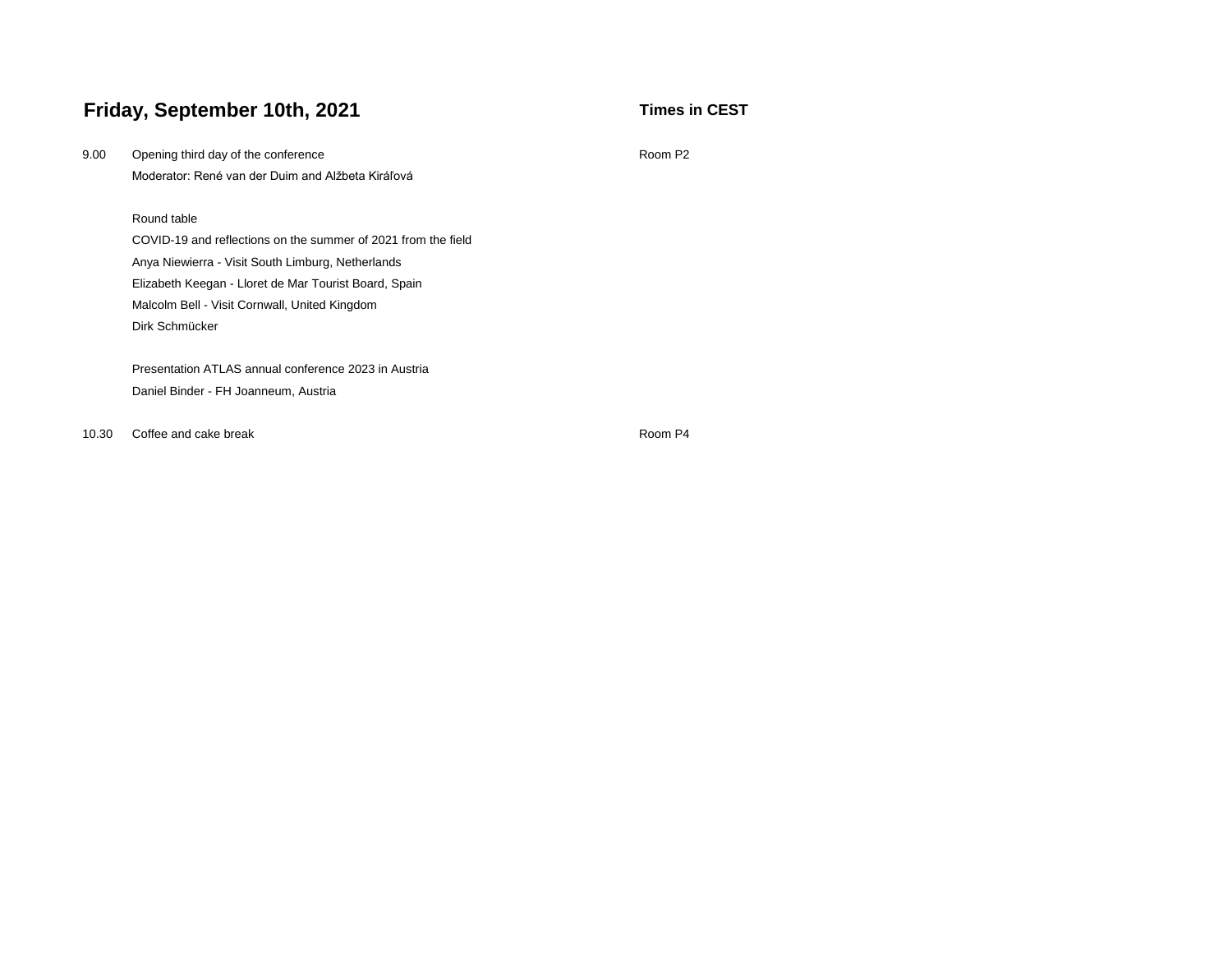### 11.00 **Workshop Session 6 Times in CEST**

|       |                                                                                                  |                                                                                                  |                                                                                                             | TIIIIGS III OEOT                                                                                                                        |                                                                                         |                                                                                                                                                                                                 |
|-------|--------------------------------------------------------------------------------------------------|--------------------------------------------------------------------------------------------------|-------------------------------------------------------------------------------------------------------------|-----------------------------------------------------------------------------------------------------------------------------------------|-----------------------------------------------------------------------------------------|-------------------------------------------------------------------------------------------------------------------------------------------------------------------------------------------------|
|       | <b>Session 6A</b>                                                                                | <b>Session 6B</b>                                                                                | <b>Session 6C</b>                                                                                           | <b>Session 6D</b>                                                                                                                       | <b>Session 6E</b>                                                                       | <b>Session 6F</b>                                                                                                                                                                               |
|       | <b>Workshop 5 - Environmental</b><br>considerations in tourism<br>development                    | Workshop 6 - The tourist<br>experience                                                           | Special Track 3 - ATLAS SIG<br><b>Volunteer Tourism - New</b><br>frontiers in volunteer tourism<br>research | Special Track 6 - ATLAS SIG<br><b>Tourism Education -</b><br><b>Challenges and new solutions</b><br>in tourism and leisure<br>education | Special Track 9 - ATLAS SIG<br><b>Cultural Tourism - Cultural</b><br>tourism re-visited | <b>Student event</b>                                                                                                                                                                            |
| Room  | W14                                                                                              | W <sub>15</sub>                                                                                  | W <sub>3</sub>                                                                                              | W <sub>6</sub>                                                                                                                          | W <sub>9</sub>                                                                          | <b>Student event</b>                                                                                                                                                                            |
| Chair | <b>Carina Ren</b>                                                                                | <b>Willem Coetzee</b>                                                                            | Elisa Burrai, Davide Sterchele                                                                              | Monica Birkle, Sheena Carlisle,<br>Goretti Silva                                                                                        | <b>Greg Richards</b>                                                                    | Tara Duncan, Silvia Aulet                                                                                                                                                                       |
| 11.00 | Jiří Vágner, Dana Fialová                                                                        | Kezia Herman Mkwizu                                                                              | Leigh Mathews, Joseph M.<br>Cheer                                                                           | <b>Frances McGettigan</b>                                                                                                               | Noelle O'Connor, Tuesday<br>Costello                                                    |                                                                                                                                                                                                 |
|       | Changes in tourist and<br>recreational function at the Orlík<br>lake on the Vitava river         | Rebuilding Tourism: Experiences<br>and Enjoyment                                                 | Pathological Altruism and<br>Volunteer Tourism: A Conceptual<br>Framework for Theory and<br>Practice        | Online Post-graduate Diploma<br>and Masters in Tourism<br>Management and Destination<br>Leadership                                      | The Socio-Cultural Impacts of<br>Normal People on Tubbercurry,<br>County Sligo, Ireland |                                                                                                                                                                                                 |
| 11.30 | Maria del Pilar Leal, Sandra<br>Sotomayor, Michele Barton,<br>Sandra Zubieta                     | Sebastian Filep, Jelena Farkic,<br>Steve Taylor                                                  | Karen Smith, Richard Shipway,<br>Leonie Lockstone-Binney,<br>Kirsten Holmes and Tom Baum                    | <b>Noelle Connor</b>                                                                                                                    | Ni Desak Made Santi Diwyarthi                                                           | The special student event will<br>give students the opportunity to<br>meet other ATLAS students.<br>During this informal event we will                                                          |
|       | Wine landscapes and culture as<br>drivers of local and regional<br>development in pandemic times | Slow adventures for wellbeing                                                                    | <b>Building Resilience in Volunteer</b><br>Tourism                                                          | Active Learning strategy for<br>student engagement: An<br><b>Assigned Reading Exercise</b>                                              | Sustainability Tourism and<br>Balinese Local Wisdom toward<br>Covid-19 Pandemic         | also invite some of the ATLAS<br>board members and organisers<br>to listen to your thoughts and<br>ideas about your studies, early<br>career experiences, ATLAS<br>student membership, etc etc. |
| 12.00 | Tsung-chiung (Emily) Wu                                                                          | Aneta Krajíčková, Markéta<br>Novotná                                                             | Geesje Duursma                                                                                              |                                                                                                                                         |                                                                                         |                                                                                                                                                                                                 |
|       | The innovations of agro-tourism<br>- A diversification framework                                 | Approaches to experience co-<br>creation: insights from the Czech<br>UNESCO heritage destination | Welcoming volunteers                                                                                        | 1st SIG meeting for Tourism<br>Education: Plans, platforms,<br>networking, sharing good<br>practice                                     |                                                                                         |                                                                                                                                                                                                 |

12.30 Lunch Room P5

13.00 ATLAS 30 years celebrations Room P2

Moderator: Tara Duncan

14.30 Coffee and cake break Room P4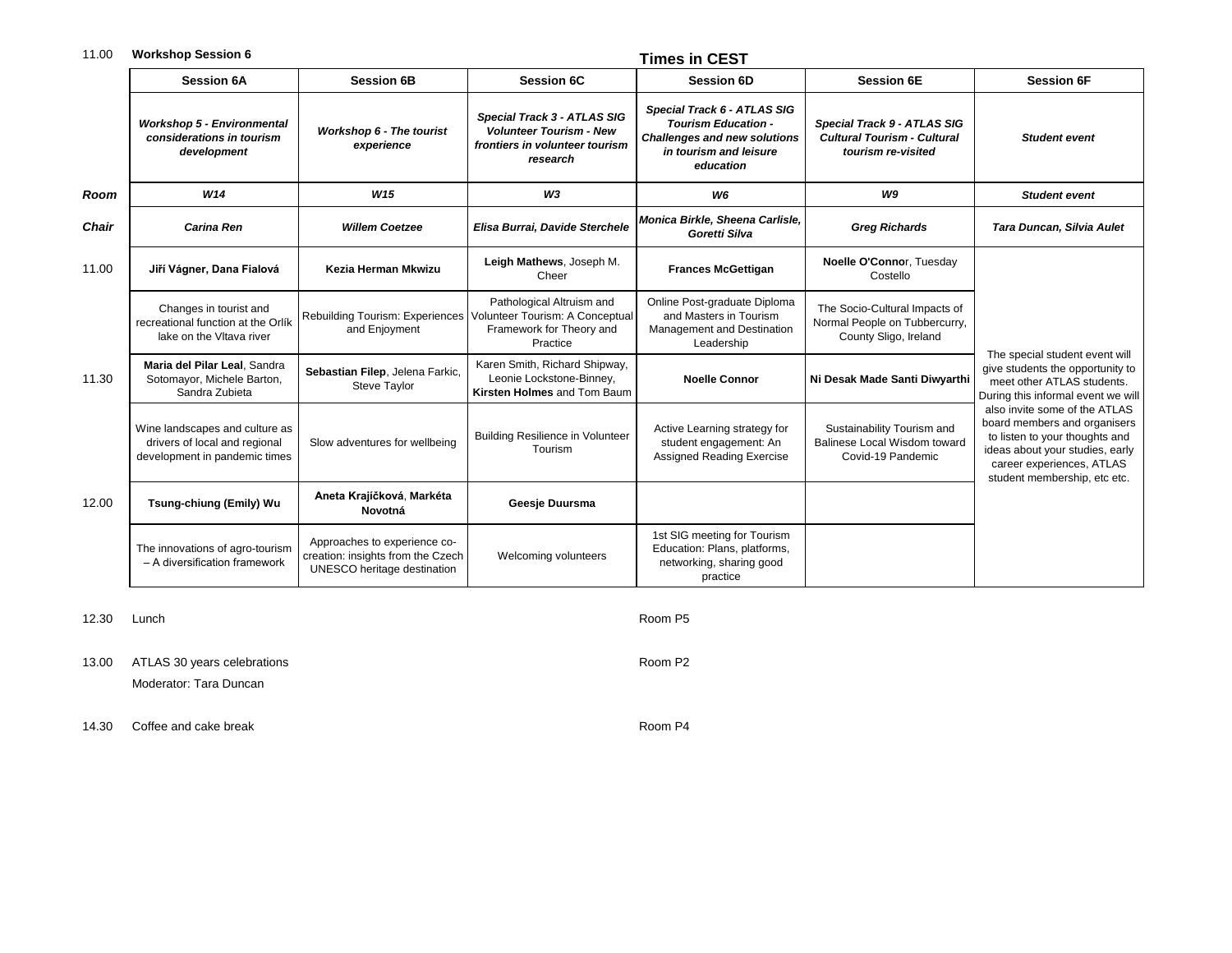### 15.00 **Workshop Session 7 Times in CEST**

|              | <b>Session 7A</b>                                                                     | <b>Session 7B</b>                                                                                               | <b>Session 7C</b> | <b>Session 7D</b>                                                                                                                                                                                                                                                              | <b>Session 7E</b>                                                                              |                                                                                                                                |  |
|--------------|---------------------------------------------------------------------------------------|-----------------------------------------------------------------------------------------------------------------|-------------------|--------------------------------------------------------------------------------------------------------------------------------------------------------------------------------------------------------------------------------------------------------------------------------|------------------------------------------------------------------------------------------------|--------------------------------------------------------------------------------------------------------------------------------|--|
|              | <b>Workshop 5 - Environmental</b><br>considerations in tourism<br>development         | Workshop 6 - The tourist<br>experience                                                                          |                   | Special Track 2 - ATLAS SIG<br><b>Climate Change and Tourism</b><br><b>Engaging in meaningful</b><br>research and action for<br>climate change and tourism:<br>the role of scholars                                                                                            | Special Track 9 - ATLAS SIG<br><b>Cultural Tourism - Cultural</b><br>tourism re-visited        |                                                                                                                                |  |
| Room         | W14                                                                                   | W <sub>15</sub>                                                                                                 |                   | W <sub>2</sub>                                                                                                                                                                                                                                                                 | W9                                                                                             |                                                                                                                                |  |
| <b>Chair</b> | Lenia Marques                                                                         | <b>Tara Duncan</b>                                                                                              |                   | Ioanna Farsari, Liliana<br>Carvalho, Martine Bakker                                                                                                                                                                                                                            | <b>Greg Richards</b>                                                                           |                                                                                                                                |  |
| 15.00        | Yanan Lin, Stephen Xu Zhang,<br>Song Lin                                              | Ekaterina Shebanova, Tara<br>Duncan, Dani Blasco                                                                |                   | During the first part of this<br>session the presentations will<br>take place. Submitters prepared                                                                                                                                                                             | <b>Vanessa Santos</b>                                                                          |                                                                                                                                |  |
|              | Which Entrepreneurs Would<br>Reopen Their Businesses After<br>the COVID-19 Lockdowns? | Lifestyle mobility of Russian<br>immigrants: crisis of tourism                                                  |                   | a presentation of 3-4 minutes.<br><b>PLEASE FIND THE</b><br>PRESENTERS AND TITLES AT<br>THE NEXT PAGE<br>The second part of the special<br>track will be a workshop in which<br>the group will split in smaller<br>groups (we will use rooms W1-<br>W2-W3-W4-W5) based on some |                                                                                                | Smart Cultural Tourism in<br>Scheldeland Living Lab, Belgium:<br>a systemic design approach for<br>multi-stakeholders' empathy |  |
| 15.30        | Ziyi Qiu                                                                              | Karla Romina Quintero Moran.<br>Konstantina Zerva                                                               |                   |                                                                                                                                                                                                                                                                                | Marzena Makowska-Iskierka                                                                      |                                                                                                                                |  |
|              | The Development of Digital<br>Tourism in China                                        | The role of a host destination in<br>the international students'<br>mobility experience. Case study:<br>Girona. |                   | large thematic entities. During<br>these group discussions, we will<br>explore the role of scholars in<br>research for climate change and<br>tourism based on our                                                                                                              | Spycimierz as a new space for<br>cultural tourism                                              |                                                                                                                                |  |
| 16.00        |                                                                                       |                                                                                                                 |                   | positions/presentations during<br>the first part. We will have time<br>for small group discussions and a                                                                                                                                                                       | Deepak Chhabra, Carly<br>Dewland                                                               |                                                                                                                                |  |
|              |                                                                                       |                                                                                                                 |                   | plenary summing-up with all<br>groups together to wrap-up the<br>small group outcomes.<br>THIS SESSION WILL END AT<br>APPROXIMATELY 17.30                                                                                                                                      | Heritage Tourism as Remedy for<br>Fostering Heritage Justice and<br><b>Community Wellbeing</b> |                                                                                                                                |  |

16.30 Closing conference **Room P2** 

Moderator: Tara Duncun